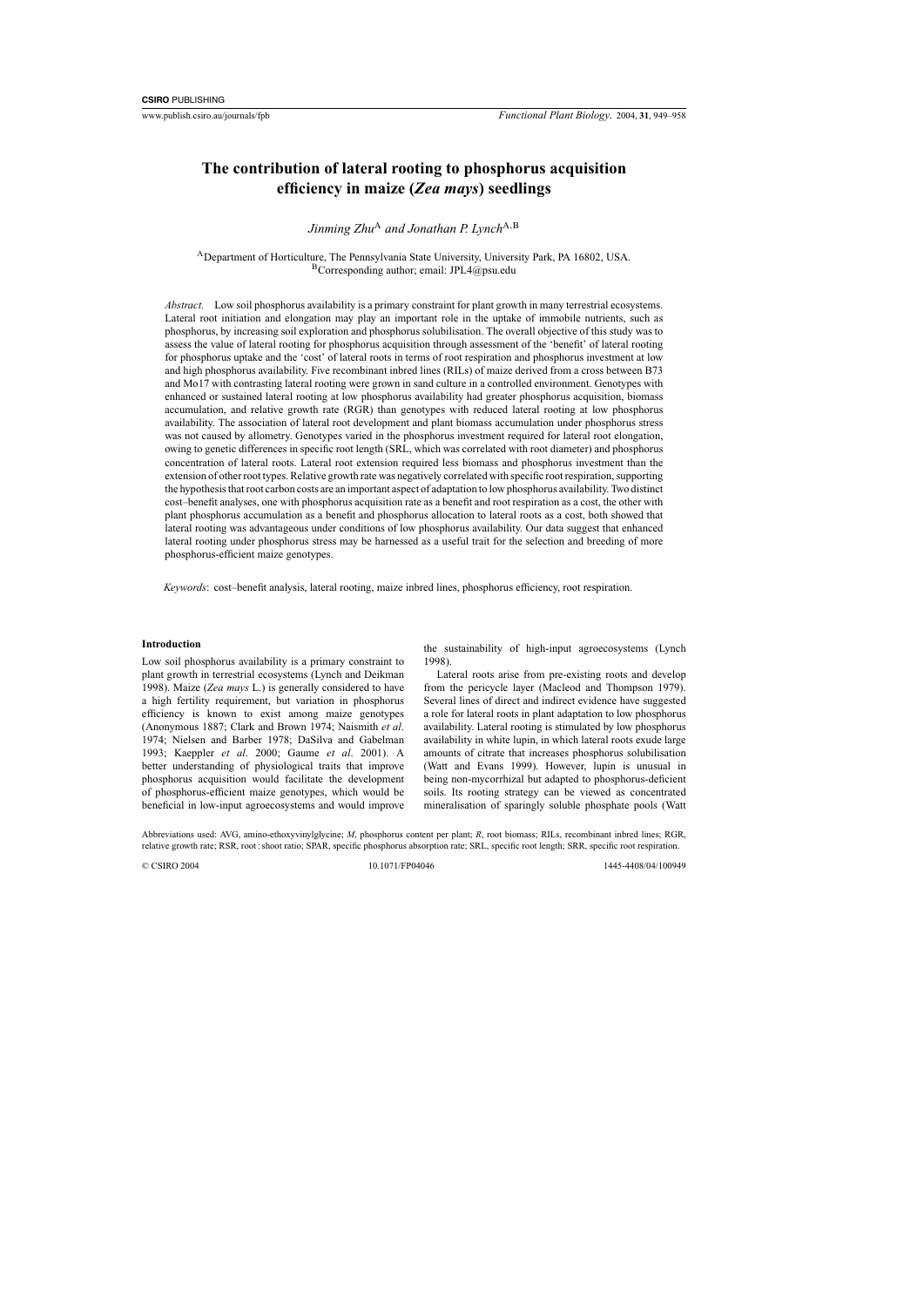[and Evans 1999\).](#page-9-0) In common bean (*Phaseolus vulgaris* L.), which is physiologically more representative of the majority of annual crop species, low phosphorus availability causes greater dispersal of lateral roots along the root axis, but in patches of soil with high phosphorus availability lateral rooting is denser, resulting in concentrated soil foraging [\(Lynch and Brown 1998; B](#page-9-0)orch *et al*[. 1999\).](#page-8-0) The gravitropic setpoint angle ([Firn and Digby 1997](#page-8-0)) of basal roots, a special class of lateral roots ([Zobel 1996\),](#page-9-0) is also sensitive to phosphorus availability, such that roots of phosphorusdeficient plants are shallower, thereby concentrating root foraging in the topsoil, which usually contains a higher phosphorus availability than lower strata [\(Lynch and](#page-9-0) [Brown 2001\).](#page-9-0)

Lateral root development is affected by many internal and external factors, including phosphorus availability, hormones, nitrogen supply, soil oxygen and humic acids [\(Wightman](#page-9-0) *et al*. 1980; [Visser](#page-9-0) *et al*. 1997; [Zhang and](#page-9-0) [Forde 1998;](#page-9-0) Borch *et al*[. 1999;](#page-8-0) [Mollier and Pellerin 1999;](#page-9-0) [Canellas](#page-8-0) *et al*. 2002). In common bean, low phosphorus availability reduced lateral root number and sustained main root elongation, resulting in decreased lateral root density in phosphorus-deficient plants (Borch *et al*[. 1999\)](#page-8-0). In the study by Borch *et al*[. \(1999\), i](#page-8-0)nhibiting endogenous ethylene production with amino-ethoxyvinylglycine (AVG) increased lateral root density in phosphorus deficient plants and reduced it in phosphorus sufficient plants. These responses were reversed by exogenous ethylene, indicating ethylene involvement in the regulation of main root extension and lateral root spacing.

Lateral rooting could be considered to contribute to efficient phosphorus acquisition if the metabolic costs associated with the production and maintenance of lateral roots were exceeded by the metabolic benefits of enhanced phosphorus acquisition ([Lynch and Ho 2004\).](#page-9-0) One measurement of root cost is total belowground expenditure of carbon, which is used for root construction, root maintenance, and ion uptake [\(Lambers](#page-9-0) *et al*. 1996); one measurement of root benefit is phosphorus uptake ([Bates and Lynch 2000\)](#page-8-0). Another measurement of root cost is the nutrient investment in belowground organs ([Koide and Elliott 1989; Snapp](#page-9-0) *et al*. [1995\).](#page-9-0) In maize, the cost of lateral roots can be measured as carbon expended and the benefit as root phosphorus uptake, or, the benefit of lateral roots can be measured as plant phosphorus uptake and the cost as phosphorus invested in lateral roots. Accurate assessment of the costs and benefits associated with lateral roots would demonstrate the adaptive value of lateral roots in low phosphorus environments.

The overall objective of this study was to assess the value of lateral rooting for phosphorus acquisition in maize through measurement of the 'benefit' of lateral rooting for phosphorus uptake and 'cost' of lateral roots in terms of root respiration and phosphorus investment at low and high phosphorus availability.We employed maize RILs with a common genetic background but contrasting lateral root development under low phosphorus availability.

#### **Materials and methods**

#### *Plant materials*

Five RILs of maize (*Zea mays* L.), numbers 14, 20, 81, 128, and 192 from the cross  $B73 \times Mo17$  were obtained from Dr Shawn Kaeppler (University of Wisconsin, Madison, USA), originally supplied by Charles Stuber and Lynn Senior at North Carolina State University (Senior *et al*[. 1996; Kaeppler](#page-9-0) *et al*. 2000). The parents have contrasting adaptation to low phosphorus availability in the greenhouse ([Kaeppler](#page-9-0) *et al*[. 2000; Zhu 2003\).](#page-9-0) Our previous screening in cigar-roll culture for lateral rooting demonstrated that RILs 14 and 20 had shorter lateral root length and a lower lateral root number at low phosphorus than at high phosphorus availability, and RILs 81, 128, and 192 had fixed lateral rooting at low and high phosphorus. These genotypes had similar root hair length and density, eliminating root hair variation [\(Zhu 2003\) a](#page-9-0)s a possible confounding factor.

#### *Experimental design*

The experimental design was a completely randomised design with a  $2 \times 5$  factorial arrangement of treatments. The factors were two phosphorus levels (low and high), and five genotypes (RILs 14, 20, 81, 128, and 192), replicated four times.

#### *Growth conditions*

Seed of five genotypes were selected for uniform size, sterilised, and germinated in darkness at  $28 \pm 1$ °C in a germination chamber for 3 d. Before transplanting, the cotyledon was removed from the seedlings. Seedlings with similar size were transferred to 4-L plastic pots filled with acid-rinsed solid-phase-buffered sand (Lynch *et al*[. 1990\) p](#page-9-0)roviding a constant availability of low (0.2  $\mu$ M), and high (30  $\mu$ M) phosphorus concentration in the soil solution. Phosphorus availability in this media is diffusion limited and subject to localised depletion because of the action of activated aluminum oxide particles mixed in with the sand, which adsorb and desorb phosphate by the same reactions that occur on oxide surfaces in natural soil. Pots were irrigated twice daily (0700 and 1400 h) with nutrient solution consisting of (in  $\mu$ M): K (3000), NO3 (7000), NH4 (1000), Ca (2000), SO4 (500), Mg (500), Cl (25), B (12.5), Mn (1), Zn (1), Cu (0.25) Mo (0.25) and EDTA-Fe (25). Plants were grown in a temperature-controlled greenhouse in University Park, PA,  $(40°49'$  N,  $77°49'$  W), with a photoperiod of  $14/10h$  at 28 / 24◦C (light / dark). Maximum midday photosynthetic flux densities reached 1200 µmol photons  $m^{-2}s^{-1}$ . The relative humidity was 50%. The nutrient solution pH was adjusted daily to 5.8.

#### *Intact root respiration*

The 'head space' approach of sampling air flowing over the soil surface was employed to measure intact root respiration in this study. Extensive studies of common bean and citrus root respiration in soil indicated that root respiration was not influenced by soil moisture or soil  $CO<sub>2</sub>$ concentration, and there was no difference in intact root respiration when comparing 'head space' measurements to 'perfusive' measurements ([Bouma](#page-8-0) *et al.* 1997*a*, *b*[\).](#page-8-0) At day 7 after transplanting, the root system was sealed off from the shoot by a PVC plate with a foam gasket sealed around the base of the stem. An air pump provided a stable flow of air through the 'head space' compartment of the growth container. The measurements were conducted in early morning with a portable infrared gas analyser in differential mode (Li-Cor 6250, Li-Cor, Lincoln, NE), ensuring that the 'head space'  $CO<sub>2</sub>$  concentration remained relatively low and that the 'head space' temperature only increased slightly. During the measurement, CO<sub>2</sub> changed less than 20  $\mu$ L L<sup>-1</sup>. Since the media did not contain carbon, any microbial respiration from the containers would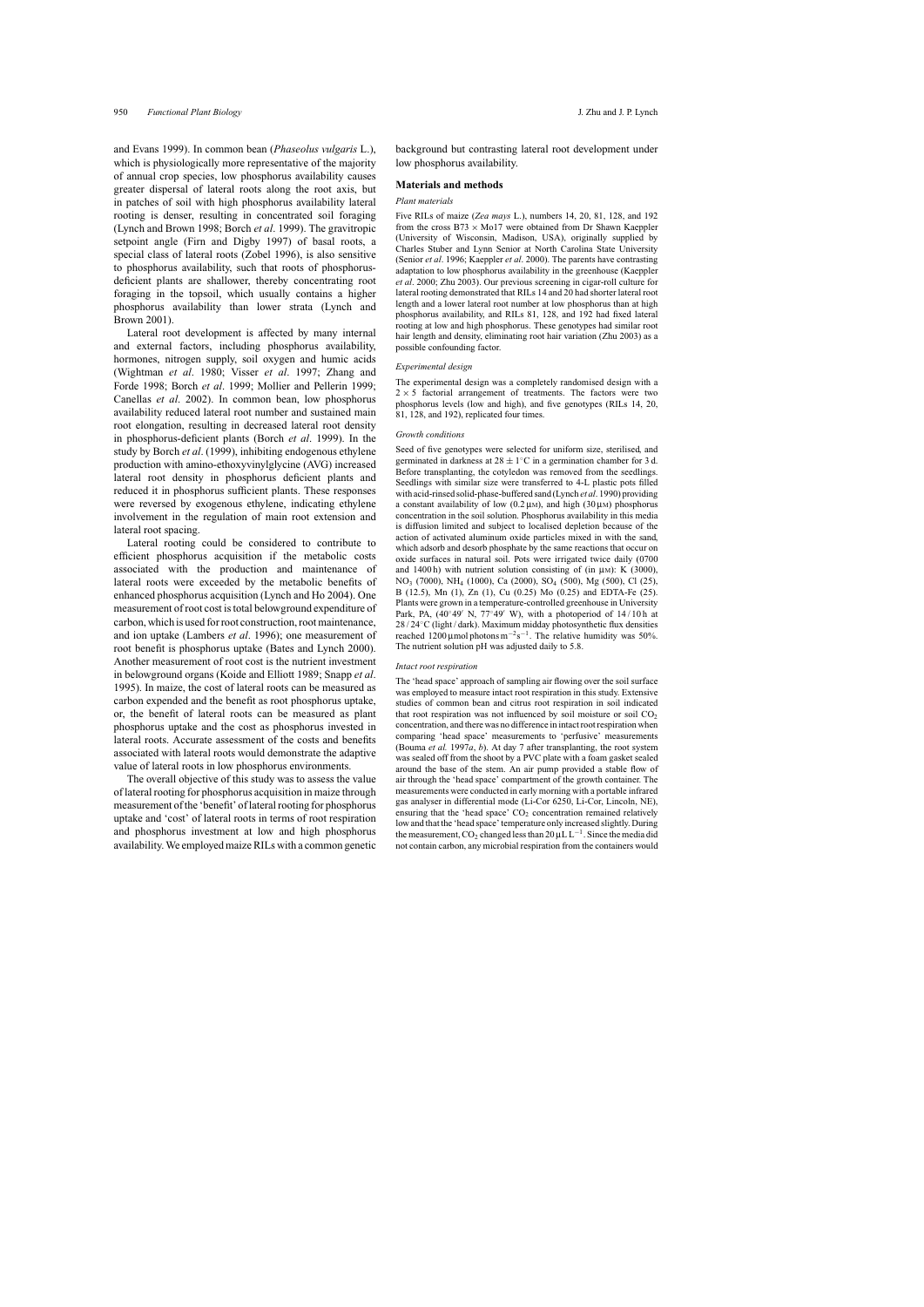have consumed carbon derived from the roots and therefore represents root carbon cost.

#### *Growth analysis*

Dry weight (DW) and phosphorus concentration of shoots and roots of 3-day-old seedlings were collected before transplanting. Plants were harvested 7 d after transplanting. Shoots and roots were separated from the sand by submerging pots in a container filled with water and rinsing the roots carefully in deionised water. Lateral root length and number were obtained by scanning with image analysis software (WinRhizo Pro, Régent Instruments, Québec, Canada). The shoots, lateral roots of the taproot, and other roots were dried at 60◦C for 72 h before dry weight determination. Relative growth rate  $(RGR_{DW})$  was calculated as:

$$
RGR_{DW} = (DW_7 - DW_0) / (DW_0),
$$
 (1)

where  $DW_0$  is the plant dry weight (g) at the time of transplanting and  $DW_7$  is plant dry weight (g) 7 d after transplanting.

#### *Phosphorus accumulation*

Tissue samples were ashed at 495◦C for 8 h, then dissolved in 4 mL of 100 mM HCl and analysed for phosphorus concentration spectrophotometrically [\(Murphy and Riley 1962\).](#page-9-0) Specific phosphorus absorption rate (SPAR) is a measure of the net phosphorus absorption per unit root biomass (µmol P g−<sup>1</sup> root DW min−1) over the interval *t*<sup>1</sup> to  $t_2$ , and was calculated as:

$$
SPAR = (M_2 - M_1) / (t_2 - t_1) \times (\log_{10} R_2 - \log_{10} R_1) / (R_2 - R_1),
$$
\n(2)

where  $M$  is the phosphorus content per plant ( $\mu$ mol), and  $R$  is root biomass (g DW) [\(Hunt 1990\).](#page-9-0)

#### *Statistical analysis*

Data were analysed with the StatView statistical package (SAS Inc., Cary, NC). Differences in lateral root length and number, and plant dry weight between low and high phosphorus treatments were determined for each genotype by paired *t*-tests assuming equal variance (*P*<0.05). RGR, root : shoot ratio, specific root respiration (SRR), SPAR, cost–benefit ratio, plant phosphorus uptake, lateral root phosphorus content, and benefit–cost ratio were analysed by two-way ANOVA for main effects and first-order interactions with a general linear model that included phosphorus and genotype factors. Genotype and phosphorus level were considered fixed effects, and replicates were random. Fisher's protected least significance difference (LSD) was calculated for multiple comparisons.

### **Results**

#### *Lateral rooting*

At day 7 after transplanting, low phosphorus availability significantly reduced lateral root length of RILs 20 and 192, but did not affect lateral root length of RILs 14 and 128 and increased lateral root length of RIL 81 (Fig. 1). Low phosphorus availability significantly reduced lateral root number of RIL 20, but did not affect lateral root number of RILs 14, 128, and 192, and increased lateral root number of RIL 81 (Fig. 1).

#### *Plant growth*

Two RILs (20 and 192) with reduced lateral rooting at low phosphorus availability had significantly less plant DW than three RILs (14, 81, and 128) with sustained or enhanced

128 81 14 20 192 0  $\Omega$ 200 400 600 Recombinant inbred lines c a a bc d b bc  $\begin{array}{c|c}\n\end{array}$  bc  $\begin{array}{c}\n\end{array}$  bc  $\begin{array}{ccc}\n\end{array}$  bc  $\begin{array}{ccc}\n\end{array}$ b **Fig. 1.** Lateral root total length (top panel) and number (bottom panel)

arising from the taproot 7 d after transplanting of five maize recombinant inbred lines as influenced by low-phosphorus (open bars) and highphosphorus (closed bars) availability. Data shown are means  $\pm$  SE of mean  $(n = 4)$ . Columns with different letters differ significantly at the 5% level by Fisher's LSD.

lateral rooting at low phosphorus availability. However, all genotypes except 81 had similar biomass at high phosphorus availability (Fig. 2). The three RILs (14, 81, and 128) with sustained or enhanced lateral rooting had similar plant DW in low and high phosphorus media (Fig. 2).





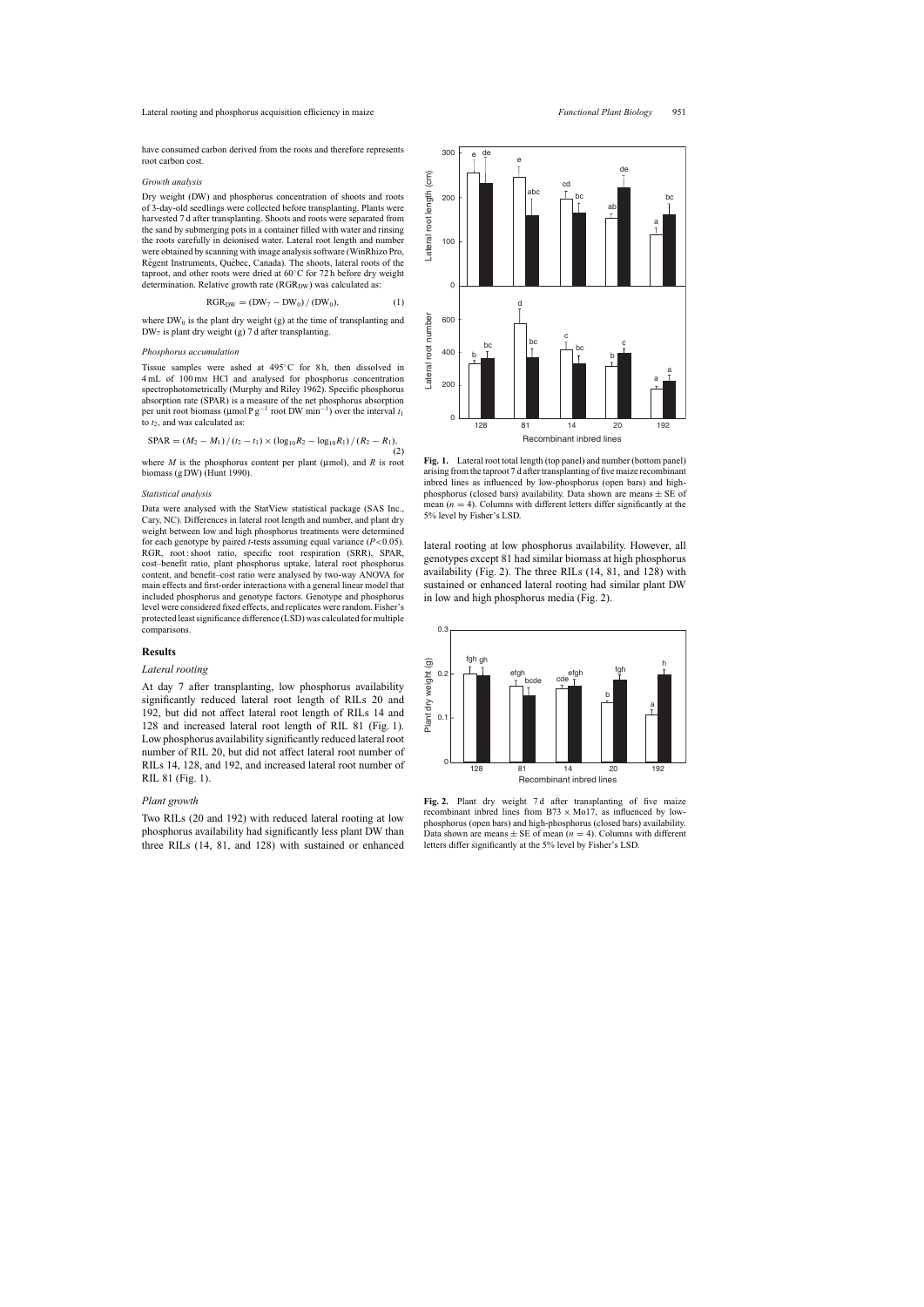<span id="page-3-0"></span>Table 1. Relative growth rate (RGR<sub>DW</sub>), root: shoot ratio (RSR), and specific root length (SRL) of lateral **and non-lateral roots of maize recombinant inbred lines (RILs) as influenced by phosphorus availability** Numbers with different superscript letters differ significantly at the 5% level by Fisher's LSD for means from low P or high P. \*,  $P < 0.10$ ; \*\*,  $P < 0.05$ ; \*\*\*,  $P < 0.01$ ; ns, not significant (n = 4)

| RIL<br>Phosphorus level      |     | RGR <sub>DW</sub> | <b>RSR</b>         | <b>SRL</b> lateral<br>roots $(m g^{-1})$ | SRL non-lateral<br>roots $(m g^{-1})$ |  |  |
|------------------------------|-----|-------------------|--------------------|------------------------------------------|---------------------------------------|--|--|
| Low                          | 128 | 5.30 <sup>c</sup> | 0.59 <sup>ab</sup> | $59.0^{\rm a}$                           | 32.9 <sup>ab</sup>                    |  |  |
|                              | 81  | 5.31 <sup>c</sup> | 0.58 <sup>a</sup>  | 100.0 <sup>b</sup>                       | 40.6 <sup>ab</sup>                    |  |  |
|                              | 14  | $3.84^{b}$        | $0.74^{bc}$        | 71.3 <sup>a</sup>                        | $42.3^{b}$                            |  |  |
|                              | 20  | $3.26^{b}$        | $0.54^{\rm a}$     | $65.1^{\rm a}$                           | $25.6^{\rm a}$                        |  |  |
|                              | 192 | $2.44^a$          | 0.85 <sup>c</sup>  | $48.4^{\circ}$                           | $43.2^{b}$                            |  |  |
| High                         | 128 | 5.19 <sup>b</sup> | $0.43^a$           | $59.5^{\rm a}$                           | 27.9 <sup>a</sup>                     |  |  |
|                              | 81  | $4.42^{ab}$       | $0.56^{\rm b}$     | 47.6 <sup>a</sup>                        | $33.5^{ab}$                           |  |  |
|                              | 14  | 4.00 <sup>a</sup> | 0.51 <sup>b</sup>  | 55.9 <sup>a</sup>                        | 36.0 <sup>ab</sup>                    |  |  |
|                              | 20  | $4.86^{ab}$       | 0.37 <sup>a</sup>  | $85.3^{b}$                               | $37.1^{ab}$                           |  |  |
|                              | 192 | $5.25^{b}$        | $0.51^{b}$         | 69.1 <sup>a</sup>                        | $39.9^{b}$                            |  |  |
| F from ANOVA                 |     |                   |                    |                                          |                                       |  |  |
| Block                        |     | $0.40$ ns         | 0.10ns             | 0.21ns                                   | 0.13ns                                |  |  |
| Genotype                     |     | $2.45*$           | $3.35**$           | 1.54ns                                   | 1.29ns                                |  |  |
| Phosphorus                   |     | $3.89**$          | $33.7***$          | 0.88ns                                   | $0.28$ ns                             |  |  |
| Genotype $\times$ phosphorus |     | $3.33**$          | 1.31ns             | $5.70***$                                | $0.80$ ns                             |  |  |

At low phosphorus availability, the three RILs (14, 81, and 128) with enhanced or sustained lateral rooting had greater RGR than RILs (20 and 192) with reduced lateral rooting. Low phosphorus availability increased root : shoot ratio by approximately 39% (Table 1). In general, the SRL of lateral roots exceeded that of non-lateral roots (Table 1). Genotypes had substantially different SRL at low phosphorus, ranging from 48 to  $100 \text{ m g}^{-1}$  (Table 1), and low phosphorus availability increased the SRL of RIL 81 (Table 1). There was a strong correlation between SRL and root diameter (Fig. 3). Phosphorus investment in lateral roots per unit root length was substantially less than in non-lateral roots [\(Table 2\).](#page-4-0) Phosphorus content per unit length of lateral roots varied up to 175% among genotypes under phosphorus stress, which was related to significant genetic differences in phosphorus content per unit root weight as well as SRL [\(Table 2\).](#page-4-0)

## *Root respiration*

Low phosphorus availability significantly reduced SRR per unit of root weight and root length ([Fig. 4\).](#page-4-0) RIL 192, with inhibited lateral rooting at low phosphorus availability, had the greatest SRR per unit of root weight and root length among the five genotypes. Genotypes showed significant variation for root respiration per unit weight at high phosphorus availability. Specific root respiration at low phosphorus availability was negatively correlated with RGR [\(Fig. 5\).](#page-5-0)

#### *Cost–benefit analyses*

To assess the importance of lateral rooting in phosphorus acquisition, we conducted two cost–benefit analyses; one



Fig. 3. Significantly negative associations between specific root length (SRL) and average root diameter of lateral and non-lateral roots of maize recombinant inbred lines grown at low- and high-phosphorus availability.  $\bullet$ , plants grown at low phosphorus availability;  $\circ$ , plants grown at high phosphorus availability.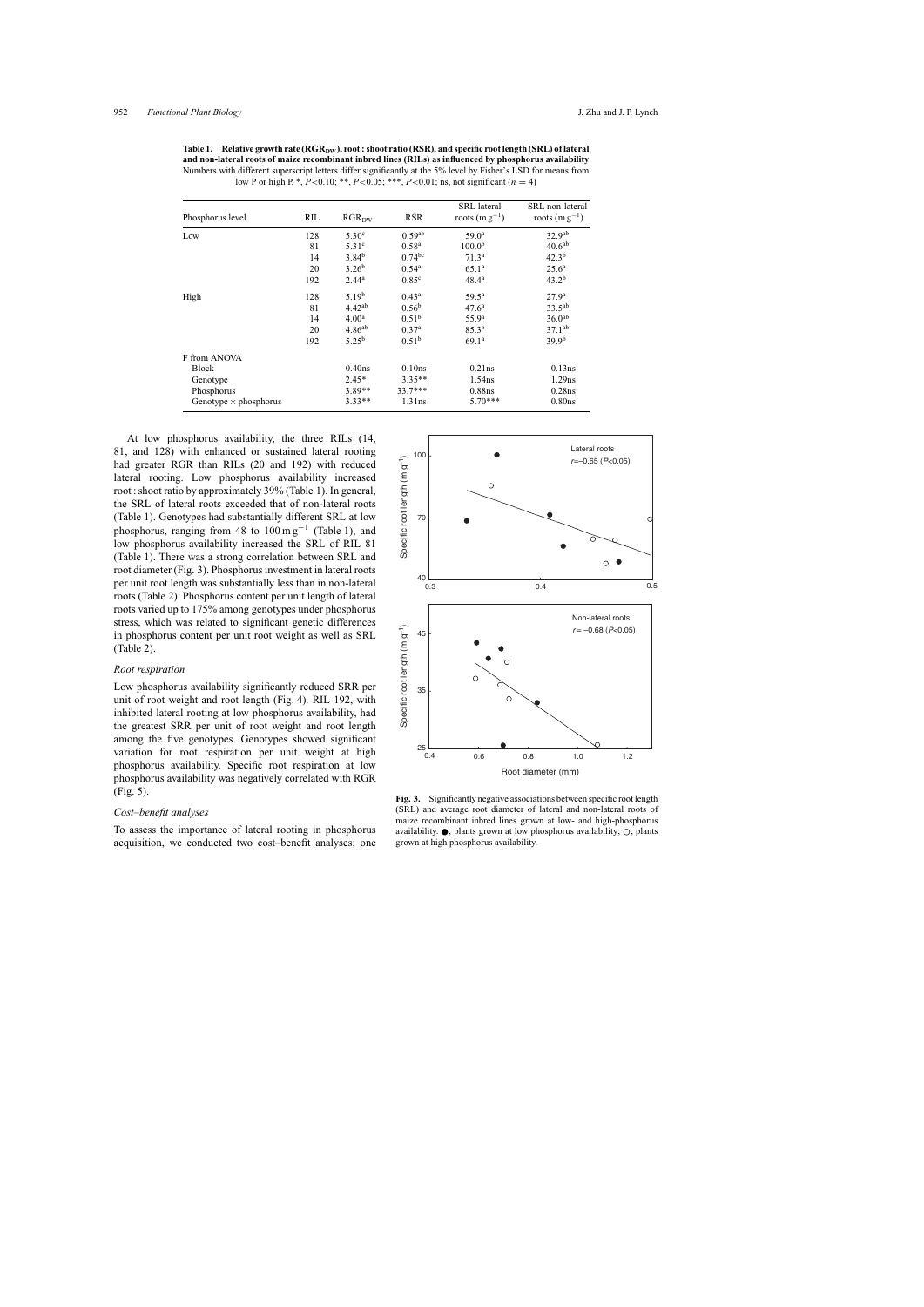## <span id="page-4-0"></span>**Table 2. Root phosphorus content of maize recombinant inbred lines (RILs) measured 7 d after transplanting, as influenced by phosphorus availability**

Numbers with different superscript letters differ significantly at the 5% level by Fisher's LSD for means from low P or high P. \*, *P*<0.10; \*\*, *P*<0.05; \*\*\*, *P*<0.01; ns, not significant (n = 4)

| Phosphorus level             | RIL | P content per<br>unit lateral<br>root length<br>$(\mu g P m^{-1})$ | P content per<br>unit lateral<br>root weight<br>$(\mu g P g^{-1})$ | P content per<br>unit non-lateral<br>root length<br>$(\mu g P m^{-1})$ | P content per<br>unit non-lateral<br>root weight<br>$(mg\,P\,g^{-1})$ |
|------------------------------|-----|--------------------------------------------------------------------|--------------------------------------------------------------------|------------------------------------------------------------------------|-----------------------------------------------------------------------|
| Low                          | 128 | $75^{ab}$                                                          | 4.5 <sup>ab</sup>                                                  | 306 <sup>b</sup>                                                       | 11.1 <sup>b</sup>                                                     |
|                              | 81  | 61 <sup>a</sup>                                                    | 6.0 <sup>bc</sup>                                                  | 103 <sup>a</sup>                                                       | 4.1 <sup>a</sup>                                                      |
|                              | 14  | $98^{bc}$                                                          | 7.0 <sup>c</sup>                                                   | 108 <sup>a</sup>                                                       | 4.5 <sup>a</sup>                                                      |
|                              | 20  | 56 <sup>a</sup>                                                    | 3.6 <sup>a</sup>                                                   | 168 <sup>a</sup>                                                       | 3.9 <sup>a</sup>                                                      |
|                              | 192 | 92 <sup>b</sup>                                                    | 4.3 <sup>ab</sup>                                                  | 134 <sup>a</sup>                                                       | 5.2 <sup>a</sup>                                                      |
| High                         | 128 | 121 <sup>a</sup>                                                   | 6.9 <sup>a</sup>                                                   | 622 <sup>b</sup>                                                       | $14.6^{b}$                                                            |
|                              | 81  | 275 <sup>b</sup>                                                   | $12.2^{\circ}$                                                     | $592^{b}$                                                              | 18.5 <sup>c</sup>                                                     |
|                              | 14  | 177 <sup>a</sup>                                                   | $8.5^{\rm b}$                                                      | 296 <sup>a</sup>                                                       | 10.6 <sup>ab</sup>                                                    |
|                              | 20  | 120 <sup>a</sup>                                                   | $9.7^{b}$                                                          | 221 <sup>a</sup>                                                       | 10.9 <sup>ab</sup>                                                    |
|                              | 192 | 193 <sup>a</sup>                                                   | $12.4^{\circ}$                                                     | 176 <sup>a</sup>                                                       | 6.8 <sup>a</sup>                                                      |
| F from ANOVA                 |     |                                                                    |                                                                    |                                                                        |                                                                       |
| <b>Block</b>                 |     | $0.44$ ns                                                          | 1.2ns                                                              | $0.70$ ns                                                              | $0.60$ ns                                                             |
| Genotype                     |     | $2.3*$                                                             | $3.1**$                                                            | 1.0 <sub>ns</sub>                                                      | $4.1***$                                                              |
| Phosphorus                   |     | $26.3**$                                                           | $50.6***$                                                          | $6.5**$                                                                | $26.6***$                                                             |
| Genotype $\times$ phosphorus |     | $2.3*$                                                             | $3.3**$                                                            | 0.62ns                                                                 | $3.0**$                                                               |



**Fig. 4.** Specific respiration per unit root length (top panel) and weight (bottom panel) of maize recombinant inbred lines 7 d after transplanting as influenced by low phosphorus (open bars) and high phosphorus (closed bars) availability. Data shown are means  $\pm$  SE of mean ( $n = 4$ ). Columns with different letters differ significantly at the 5% level by Fisher's LSD.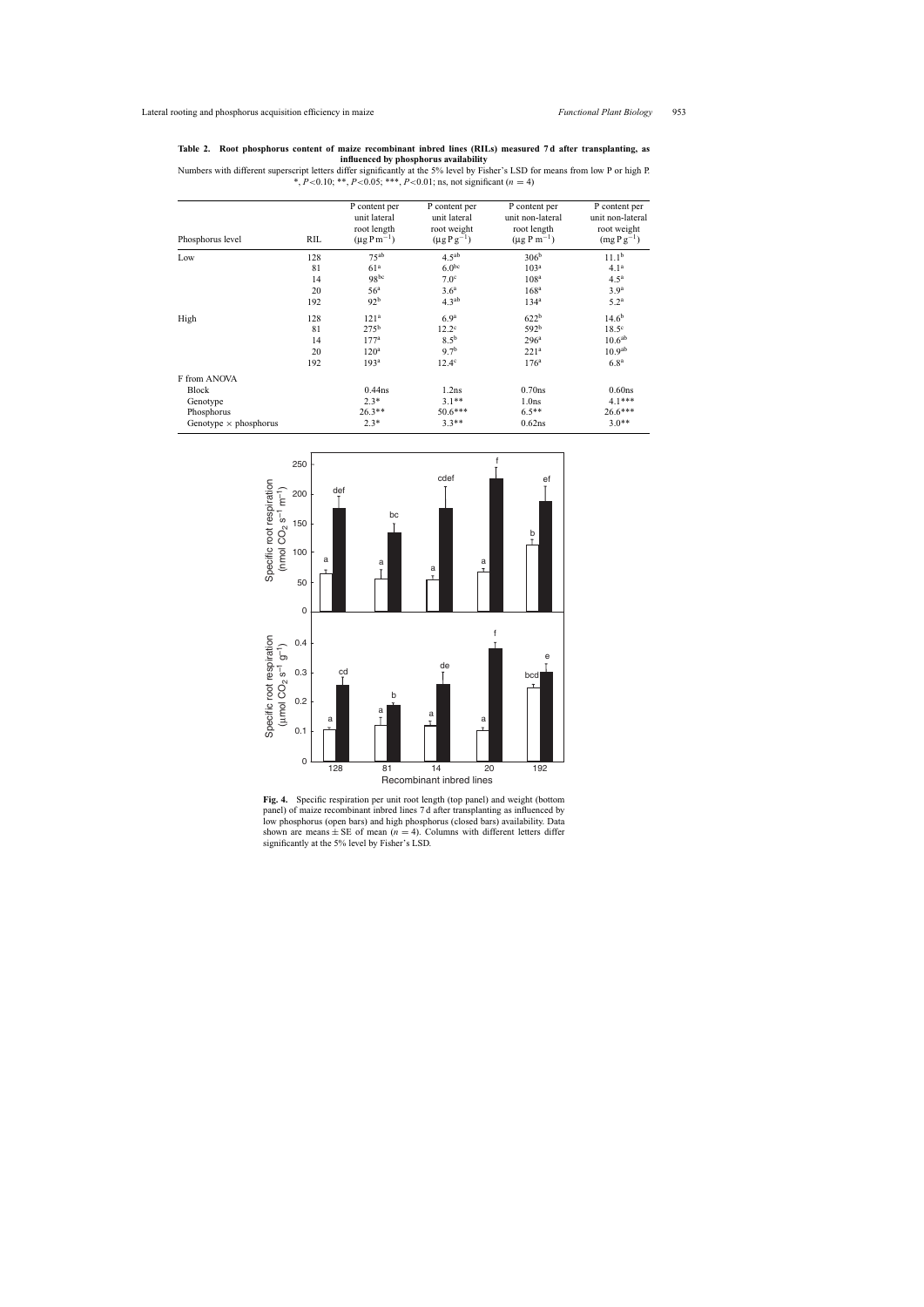<span id="page-5-0"></span>

**Fig. 5.** Significantly negative association between RGR and SRR at low phosphorus availability in maize recombinant inbred lines 7 d after transplanting  $(n = 4)$ .

analysis was based on carbon costs and the other on phosphorus costs of lateral rooting. In the first case, cost was defined as root respiration, measured as CO<sub>2</sub> evolution per minute per unit root weight, while benefit was defined as SPAR, measured as phosphorus uptake per day per unit root weight ([Table 3\).](#page-6-0) At low phosphorus availability, the three RILs (14, 81, and 128) with sustained or enhanced lateral rooting had greater SPARs than the RILs (20 and 192) with inhibited lateral rooting [\(Table 3\).](#page-6-0) The RILs with sustained or enhanced lateral rooting had smaller cost–benefit values than the RILs with inhibited lateral rooting at low phosphorus availability. At high phosphorus, no significant difference was found for the cost–benefit among these five genotypes.

For the phosphorus-based analysis, benefit was defined as plant phosphorus uptake measured as nmol phosphorus per minute per plant and cost was defined as phosphorus content invested in the lateral roots. At low phosphorus, the three RILs (14, 81, and 128) with sustained or enhanced lateral rooting had plant phosphorus uptake and benefit–cost values that were greater than the RILs (20 and 192) with inhibited lateral rooting ([Table 3\).](#page-6-0)

#### *Correlation analysis*

Lateral root length was positively correlated with plant phosphorus content, RGR, plant DW, and SPAR at low phosphorus availability [\(Table 4\).](#page-6-0) Lateral root length and lateral root number were negatively associated with the cost–benefit ratio. Specific root respiration, per unit of root weight or root length, was negatively correlated with RGR under low phosphorus ([Table 4;](#page-6-0) Fig. 5).

#### **Discussion**

Our results support the hypothesis that increased or sustained lateral rooting promotes maize seedling growth under phosphorus limitation, as evidenced by greater phosphorus acquisition, biomass accumulation, RGR and two different estimates of cost–benefit ratios. We employed conditions designed to minimise the confounding effects of other traits related to low phosphorus adaptation as well as the autocorrelation of lateral rooting with plant growth through allometry. The use of RILs ensured that the phenotypes we compared shared the same genetic background. We specifically selected RILs with similar root hair traits to avoid the confounding effects of root hair length and density on phosphorus acquisition, for which significant genetic variation exists in maize ([Zhu 2003\).](#page-9-0) The phosphorus buffered sand culture was a growth medium that provided diffusion-limited phosphorus regimes at realistic concentrations (Lynch *et al*[. 1990\), w](#page-9-0)hile eliminating possible confounding effects from genotypic differences in the ability to mobilise specific soil phosphorus pools through root exudates such as organic acids and phosphatases ([Hinsinger](#page-9-0) [2001\).](#page-9-0) The young seedlings sampled were still benefiting from seed phosphorus reserves, and thus, we minimised the possible confounding effects of large differences in biomass accumulation, which would confuse phenotype evaluation since growth itself is associated with increased lateral rooting through allometry [\(Niklas 1994\).](#page-9-0) Because we used young seedlings, plants were harvested at only one age — multiple harvests over time would have permitted a more detailed analysis of growth and phosphorus dynamics. The correlation of the log of shoot DW and the log of root DW at 7 d after transplanting was weak ( $r^2$ =0.2) and non-significant [\(Fig. 6\),](#page-7-0) indicating that differences we observed in root development were not simply determined by allometry. Therefore, we believe that the conditions we employed permit a robust evaluation of the effects of lateral rooting on phosphorus acquisition.

For the analysis of the physiological value of phenotypic traits, RILs allow for comparison of closely related genotypes with identical genetic backgrounds yet without artificially induced mutations. However, each RIL is a distinct genotype, and studying several RILs permits the analysis of a phenotype in several distinct genomes thereby reducing the risk of confounding effects from pleiotropy, epistasis, gene linkage,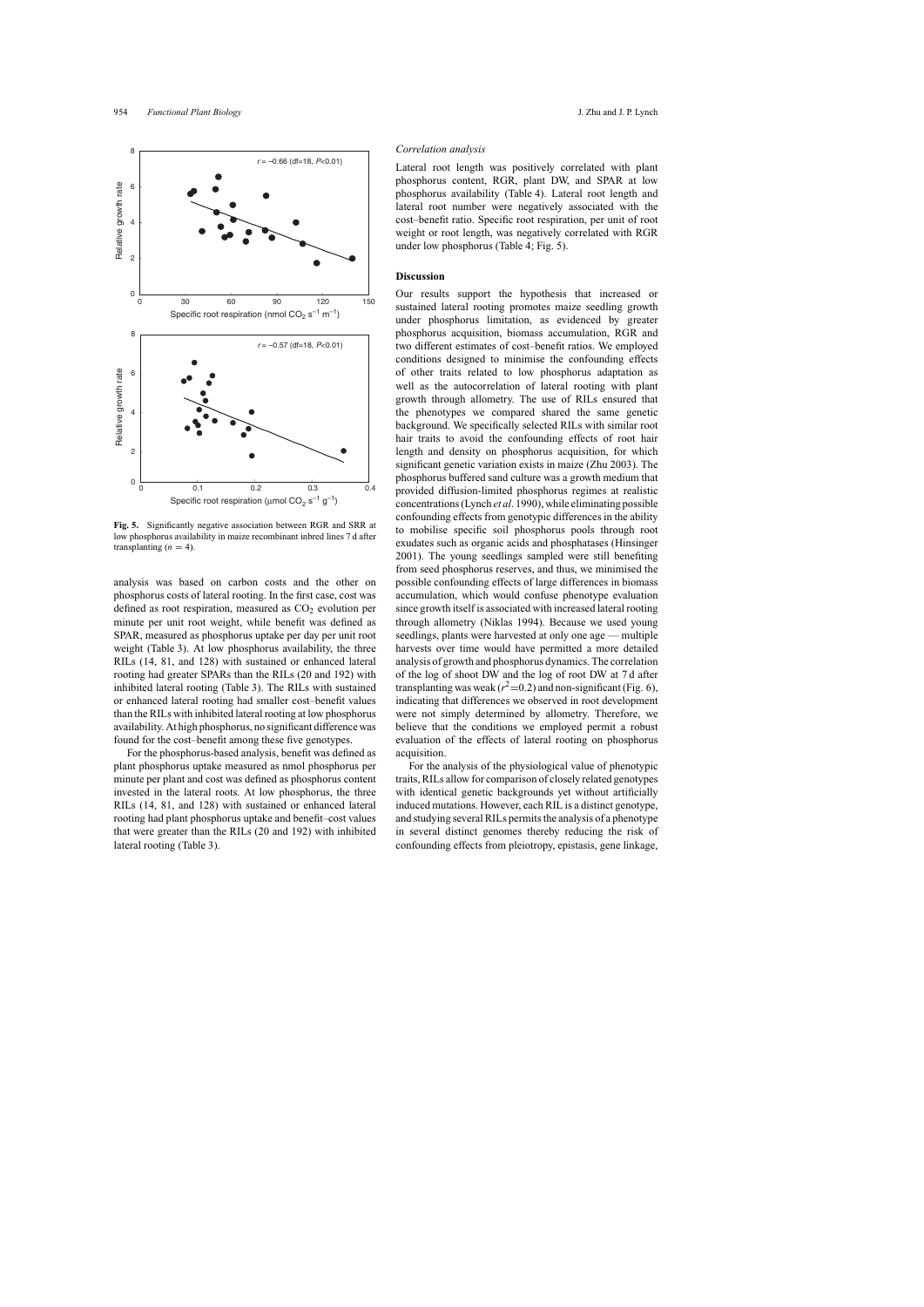<span id="page-6-0"></span>

| Table 3. Root specific phosphorus absorption rate (SPAR), cost-benefit analysis, plant phosphorus uptake, lateral root phosphorus |
|-----------------------------------------------------------------------------------------------------------------------------------|
| content, and benefit-cost analysis for maize recombinant inbred lines (RILs) measured 7d after transplanting, as influenced by    |
| phosphorus availability                                                                                                           |

Numbers with different superscript letters differ significantly at the 5% level by Fisher's LSD for means from low P or high P. \*,  $P < 0.10$ ; \*\*,  $P < 0.05$ ; \*\*\*,  $P < 0.01$ ; ns, not significant (n = 4)

| Phosphorus<br>level             | RIL | <b>SPAR</b><br>$(\mu$ mol P m <sup>-1</sup><br>$root^{-1}$ ) | Cost-benefit<br>$\left[\frac{\mu}{\text{mol CO}_2 \text{min}^{-1} \text{g root}^{-1}}\right]$<br>(umol $P^{-1}$ min g <sup>-1</sup> root)] | Plant P<br>uptake (nmol P<br>$min^{-1}$ plant <sup>-1</sup> ) | Lateral root<br>P content<br>$(nmol P plant^{-1})$ | Benefit-cost<br>$\lceil$ (nmol P min <sup>-1</sup> plant <sup>-1</sup> )/<br>(nmol P plant <sup>-1</sup> )] |
|---------------------------------|-----|--------------------------------------------------------------|--------------------------------------------------------------------------------------------------------------------------------------------|---------------------------------------------------------------|----------------------------------------------------|-------------------------------------------------------------------------------------------------------------|
| Low                             | 128 | 0.394 <sup>b</sup>                                           | $3.762^{\rm a}$                                                                                                                            | 2.56 <sup>c</sup>                                             | 5.77 <sup>ab</sup>                                 | 0.470 <sup>c</sup>                                                                                          |
|                                 | 81  | 0.271 <sup>b</sup>                                           | $5.300^{ab}$                                                                                                                               | 1.80 <sup>b</sup>                                             | $5.21^{ab}$                                        | $0.375^{bc}$                                                                                                |
|                                 | 14  | $0.334^{b}$                                                  | $3.761^a$                                                                                                                                  | $1.75^{b}$                                                    | $6.23^{b}$                                         | $0.298^{b}$                                                                                                 |
|                                 | 20  | $0.126^a$                                                    | $8.714^{bc}$                                                                                                                               | 1.06 <sup>a</sup>                                             | $4.55^{\rm a}$                                     | $0.236^{\rm a}$                                                                                             |
|                                 | 192 | $0.147^{\rm a}$                                              | $11.70^{\circ}$                                                                                                                            | 0.92 <sup>a</sup>                                             | 5.90 <sup>ab</sup>                                 | $0.173^a$                                                                                                   |
| High                            | 128 | $0.597$ <sup>a</sup>                                         | 5.117 <sup>a</sup>                                                                                                                         | 3.98 <sup>b</sup>                                             | $10.3^{\rm a}$                                     | 0.396 <sup>b</sup>                                                                                          |
|                                 | 81  | 0.926 <sup>b</sup>                                           | 4.721 <sup>a</sup>                                                                                                                         | $4.26^{b}$                                                    | 15.9 <sup>b</sup>                                  | $0.313^{ab}$                                                                                                |
|                                 | 14  | $0.568$ <sup>a</sup>                                         | 5.024 <sup>a</sup>                                                                                                                         | $3.68^{ab}$                                                   | 8.73 <sup>a</sup>                                  | 0.434 <sup>b</sup>                                                                                          |
|                                 | 20  | $0.643^a$                                                    | 6.686 <sup>a</sup>                                                                                                                         | $3.43^{\rm a}$                                                | $10.4^{\rm a}$                                     | $0.330$ <sup>a</sup>                                                                                        |
|                                 | 192 | $0.704^a$                                                    | $5.066^{\rm a}$                                                                                                                            | 4.47 <sup>b</sup>                                             | $11.5^{ab}$                                        | 0.409 <sup>b</sup>                                                                                          |
| F from ANOVA                    |     |                                                              |                                                                                                                                            |                                                               |                                                    |                                                                                                             |
| Block                           |     | 1.76ns                                                       | 0.80 <sub>ns</sub>                                                                                                                         | $0.46$ ns                                                     | 0.10ns                                             | 1.96ns                                                                                                      |
| Genotype                        |     | $2.29$ ns                                                    | $3.26**$                                                                                                                                   | $2.43*$                                                       | 2.09 <sub>ns</sub>                                 | $2.94*$                                                                                                     |
| Phosphorus                      |     | 79.9***                                                      | 1.96ns                                                                                                                                     | $111***$                                                      | 54.1***                                            | $3.85*$                                                                                                     |
| Genotype $\times$<br>phosphorus |     | $3.49**$                                                     | $2.42*$                                                                                                                                    | $2.55*$                                                       | $2.91*$                                            | $3.38**$                                                                                                    |

or other genetic interactions. RILs are particularly valuable in the analysis of phenotypic traits controlled by many genes, as is the case for lateral rooting in maize [\(Zhu 2003\).](#page-9-0)

We employed economic principles of cost–benefit analysis to quantitatively assess the adaptive value of lateral rooting under low phosphorus availability. The processes of plant growth, resource allocation, and acquisition of multiple resources have many analogous principles to optimisation theory in economics. In the present context, we were concerned with the balance between the benefits of enhanced phosphorus acquisition and the cost of the formation and maintenance of lateral roots, a problem that is well suited to economic analysis ([Lynch and Ho 2004](#page-9-0)).

Economic analyses of plant resource acquisition strategies are simplified by the definition of a common currency with which to assess exchange values of diverse resources. In the case of phosphorus stress, the most direct currency is phosphorus itself, or growth parameters related to phosphorus accumulation [\(Koide and Elliott 1989\).](#page-9-0) Carbon also has merits for this application, including direct involvement with the dynamics of both photosynthesis and respiration, whereas phosphorus is more static, i.e. the phosphorus content of an organ does not reveal the respiration or photosynthetic output of that organ. Similarly, the duration of resource commitment to a process is an important aspect of the metabolic cost of that investment, and carbon budgets

**Table 4. Correlation (Pearson linear correlation coefficient,** *r***, df = 18) among plant phosphorus content (PPC), relative growth ratio (RGR), plant dry weight (PDW), SRR per unit of root length (SRRL), SRR per unit of root weight (SRRW), cost–benefit ratio (CBR), specific phosphorus absorption rate (SPAR), benefit–cost ratio (BCR), lateral root number (LRN), and lateral root length (LRL) 7 d after transplanting for five maize RILs in low phosphorus media**

Significant differences: \*, *P*<0.05; \*\*, *P*<0.01

| PPC.     | <b>RGR</b> | <b>PDW</b> | SRRL      | <b>SRRW</b> | <b>CBR</b> | <b>SPCR</b> | <b>BCR</b> | LRN      |
|----------|------------|------------|-----------|-------------|------------|-------------|------------|----------|
| $0.81**$ |            |            |           |             |            |             |            |          |
| $0.87**$ | $0.95**$   |            |           |             |            |             |            |          |
| $-0.53*$ | $-0.66**$  | $-0.69**$  |           |             |            |             |            |          |
| $-0.43$  | $-0.57**$  | $-0.61**$  | $0.89**$  |             |            |             |            |          |
| $-0.53*$ | $-0.47*$   | $-0.51*$   | $0.48*$   | $0.48*$     |            |             |            |          |
| $1.00**$ | $0.82**$   | $0.88**$   | $-0.55*$  | $-0.46*$    | $-0.53*$   |             |            |          |
| $0.59**$ | $0.64**$   | $0.65**$   | $-0.27$   | $-0.32$     | $-0.18$    | $0.60**$    |            |          |
| 0.40     | $0.63*$    | $0.51*$    | $-0.68**$ | $-0.47*$    | $-0.51**$  | 0.39        | 0.21       |          |
| $0.78**$ | $0.81**$   | $0.78**$   | $-0.61**$ | $-0.43$     | $-0.54**$  | $0.78**$    | 0.39       | $0.71**$ |
|          |            |            |           |             |            |             |            |          |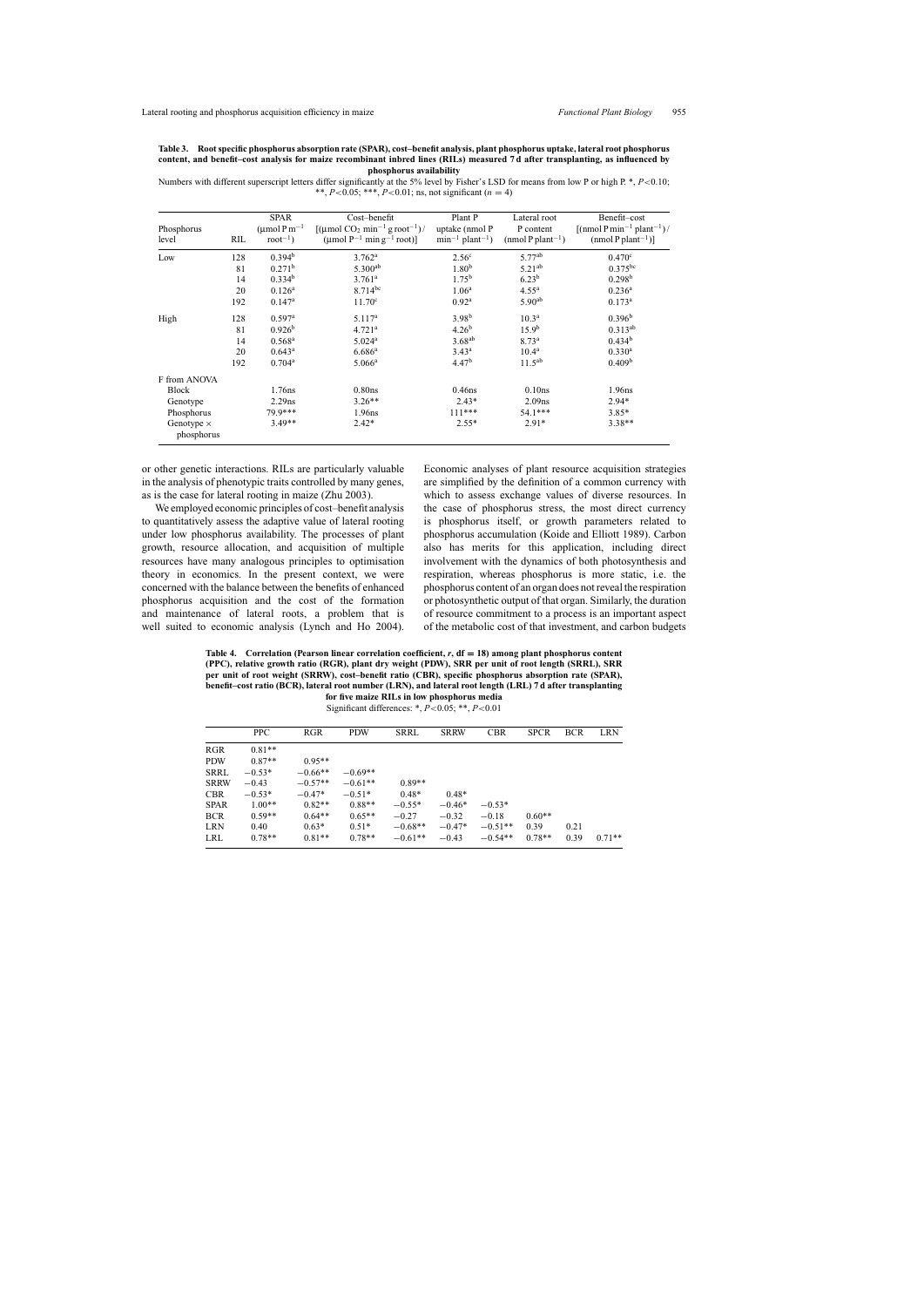<span id="page-7-0"></span>

**Fig. 6.** Allometric relationships between the means of root DW (log mg) and shoot DW (log mg) of five maize recombinant inbred lines from B73  $\times$  Mo17, grown under low and high phosphorus conditions. ●, plants grown at low phosphorus availability; ○, plants grown at high phosphorus availability.

provide a convenient measure of that investment. Tissue phosphorus content is more static and does not readily reflect the temporal dimension of the metabolic cost of phosphorus allocation. In this study we applied both carbonand phosphorus-based measures of cost–benefit ratios to contrasting genotypes and found that both measures provided similar results; lateral roots were worthwhile investments of plant carbon and phosphorus reserves under conditions of low phosphorus availability.

There is increasing evidence that root costs are an important component of plant growth and adaptation under low phosphorus availability. Carbon expended in root respiration is substantial and can account for 8–50% of daily net photosynthesis ([Lambers](#page-9-0) *et al*. [2002\).](#page-9-0) Phosphorus-deficient plants typically have greater root : shoot ratios than high phosphorus plants, either because of allometric relationships ([Niklas 1994](#page-9-0)) or because of increased biomass allocation to roots (e.g. [Nielsen](#page-9-0) *et al.* 2001). Increased relative allocation to root growth is obviously beneficial for phosphorus acquisition, since phosphorus is relatively immobile in soil, but may slow overall plant growth because of the increased respiratory burden of root tissue [\(Van der Werf](#page-9-0) *et al.* [1992;](#page-9-0) [Hansen](#page-8-0) *et al.* 1998; [Neilsen](#page-9-0) *et al.* 1998, [2001;](#page-9-0) [Lynch and Ho 200](#page-9-0)4). Modelling exercises showed that small differences in the efficiency of phosphorus acquisition by roots can produce large changes in total plant biomass accumulation, due to the compounding effects of increased shoot growth on root growth ([Wissuwa 2003\).](#page-9-0) Therefore, we consider the genetic differences observed in the metabolic costs of root growth and phosphorus acquisition, such as the 300% differences observed among genotypes for the cost–benefit ratio ([Table 3\),](#page-6-0) to be important. Indeed, the negative correlation of SRR and RGR, as well as the correlation of root-cost parameters with plant growth under phosphorus stress after only 7 d, support the hypothesis that

root costs are important aspects of plant adaptation to low phosphorus availability in maize.

The value of lateral roots for phosphorus acquisition derives from architectural as well as physiological considerations. Architecturally, lateral roots increase the number of root apical meristems actively exploring new soil domains, and the extension of lateral roots at more or less right angles to the axial roots insures that lateral roots quickly depart from the zone of soil around their parent root already subject to phosphorus depletion [\(Nielsen](#page-9-0) *et al*. [1994\).](#page-9-0) Physiologically, lateral roots have substantially less phosphorus investment per unit root length than non-lateral roots ([Table 2\).](#page-4-0) In our experimental conditions of uniformly distributed phosphorus buffer, the ability of lateral roots to elongate at reduced phosphorus cost would allow them to acquire more phosphorus from the soil per unit of plant phosphorus invested in root growth, which, under conditions of phosphorus stress, would be advantageous. In previous work with common bean, we showed that lateral root density was decreased by low phosphorus availability, a response that would be advantageous in patchy environments in which a concentration of root foraging through lateral branching in discrete microdomains would be advantageous ([Borch](#page-8-0) *et al*[. 1999\).](#page-8-0) Therefore, the adaptive value of lateral rooting would be dependent upon the distribution of phosphorus sources in a given environment. Many low-fertility agroecosystems have substantial vertical heterogeneity of phosphorus distribution but are otherwise not very patchy because of tillage — in these environments enhanced lateral root growth under low phosphorus conditions may be advantageous. Enhanced lateral branching also promotes intensive rather than extensive soil foraging, which would be advantageous in agroecosystems, because of reduced interplant competition.

The ability of lateral roots to elongate with reduced phosphorus investment was related to the fact that lateral roots had smaller diameter and greater SRL than nonlateral roots in most genotypes ([Table 1\).](#page-3-0) We observed considerable genotypic variability in the SRL of lateral roots under low phosphorus, with genotypes having sustained or enhanced lateral rooting under low phosphorus generally having the largest SRL ([Table 1\).](#page-3-0) It appears that SRL is an important factor in the benefit of lateral rooting under low phosphorus availability, as well as the ability of some genotypes to maintain lateral root growth under phosphorus limitation. The phosphorus content (per unit weight) of lateral roots varied significantly among genotypes ([Table 2\).](#page-4-0) Phosphorus concentration and SRL varied independently of each other, suggesting that genotypes could be developed combining both traits. For example, a genotype that combined the largest SRL (100 m  $g^{-1}$ ) and the smallest phosphorus concentration  $(3.6 \text{ mg} \, \text{P} \, \text{g}^{-1})$  observed here would have a phosphorus investment of 36 µg P per m of root, while a genotype combining the smallest SRL  $(48.4 \text{ m g}^{-1})$  and the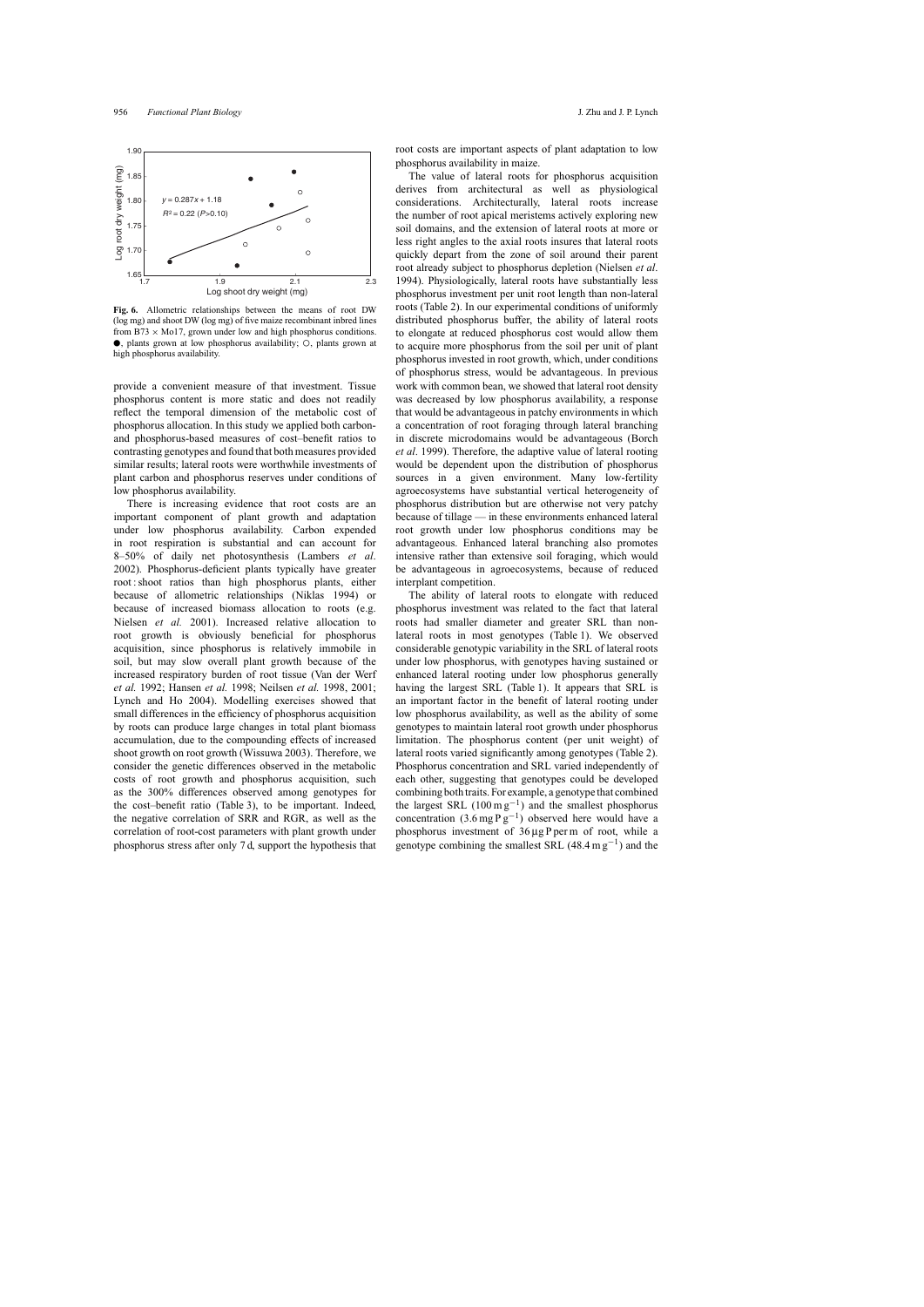<span id="page-8-0"></span>largest phosphorus concentration  $(7.0 \text{ mg} \text{ P g}^{-1})$  observed here would have a phosphorus investment of 145 µg P per m of root, for a range of 400% in the phosphorus cost of root elongation. In addition to root diameter, variation in SRL and tissue phosphorus content in these genotypes may be related to aerenchyma formation, which is inducible by low phosphorus availability, varies among maize genotypes, and increases SRL while decreasing specific respiration (Fan *et al*. 2003).

Our sand culture system buffered phosphorus supply in a manner that mimics the phosphorus availability and physical impedance of natural soil. The response of lateral rooting to phosphorus availability for three of five RILs measured in sand culture was consistent with previous screening in cigar rolls. However, low phosphorus availability reduced lateral rooting in RIL 14 in cigar rolls but had no effect in sand culture, and low phosphorus availability increased lateral rooting of RIL 192 in cigar rolls but reduced it in sand culture. The sensitivity of root phenotype to growth media is not unexpected. In the present context, it appears that cigar rolls might be effective for screening a large number of genotypes, but promising genotypes must subsequently be evaluated in solid media to confirm their phenotype.

We observed significant genotypic variation for lateral rooting under phosphorus stress, even among closely related genotypes. Genotypic variation for root responses to phosphorus stress has been observed in several cases, including lateral rooting in ecotypes of *Arabidopsis* (Chevalier *et al*. 2003), basal root shallowness in common bean (Bonser *et al*. 1996; Liao *et al*[. 2001\),](#page-9-0) and adventitious rooting in common bean (Miller *et al*[. 2003\).](#page-9-0) It is becoming increasingly apparent that considerable diversity exists in root responses to phosphorus availability, both among species (see discussion in [Robinson 1994\)](#page-9-0) and among genotypes of the same species. This suggests that general conclusions regarding the rooting strategies of a species cannot be made without some sampling of the genetic diversity within that species. In the case of maize and other crop species, genotypic diversity in rooting strategies represents an opportunity for the selection and breeding of crops with superior adaptation to low soil phosphorus availability, an enterprise of considerable importance for low-input agriculture in developing countries ([Lynch 1998\).](#page-9-0) Assuming that the diversity of root responses to phosphorus availability has adaptive significance, it suggests that plasticity may not always be advantageous. A possible disadvantage of enhanced or sustained lateral rooting under conditions of low phosphorus availability is that biomass allocation to lateral roots may reduce the development or elongation of axial roots. Reduced elongation of axial roots may be disadvantageous in environments with low water availability, or where nutrient resources are discretely localised and must be found by root exploration. Lateral roots may also be more susceptible to herbivory and pathogens than the thicker axial roots. These potential tradeoffs should be understood better to guide crop breeding programs.

### **Acknowledgments**

We acknowledge Dr Richard Craig for discussions concerning experimental design, and Dr Shawn Kaeppler at the University of Wisconsin for providing seeds. This research was supported by USDA-NRI grant 00353009246 to Shawn M. Kaeppler and JPL.

## **References**

- Anonymous (1887) 'Report of the Pennsylvania State College Agricultural Experimental Station.' (Official Document Number 13: USA)
- Bates TR, Lynch JP (2000) The efficiency of *Arabidopsis thaliana* (Brassicaceae) root hairs in P acquisition. *American Journal of Botany* **87**, 964–970.
- Bonser AM, Lynch J, Snapp S (1996) Effect of phosphorus deficiency on growth angle of basal roots in *Phaseolus vulgaris. New Phytologist* **132**, 281–288.
- Borch K, Bouma TJ, Lynch JP, Brown KM (1999) Ethylene: a regulator of root architectural responses to soil phosphorus availability. *Plant, Cell and Environment* **22**, 425–431. doi: 10.1046/J.1365- 3040.1999.00405.X
- Bouma TJ, Nielsen KL, Eissenstat DM, Lynch JP (1997a) Soil CO2 concentration does not affect growth or root respiration in bean or citrus. *Plant, Cell and Environment* **20**, 1495–1505. doi: 10.1046/J.1365-3040.1997.D01-52.X
- Bouma TJ, Nielsen KL, Eissenstat DM, Lynch JP (1997b) Estimating respiration of roots in soil: interactions with soil  $CO<sub>2</sub>$ , soil temperature and soil water content. *Plant and Soil* **195**, 221–232. doi: 10.1023/A:1004278421334
- Canellas LP, Olivares FL, Okorokova-Facanha AL, Facanha AR (2002) Humic acids isolated from earthworm compost enhance root elongation, lateral root emergence, and plasma membrane H+-ATPase activity in maize roots. *Plant Physiology* **130**, 1951–1957. doi: 10.1104/PP.007088
- Chevalier F, Pata M, Nacry P, Doumas P, Rossignol M (2003) Effects of phosphate availability on the root system architecture: large-scale analysis of the natural variation between *Arabidopsis* accessions. *Plant, Cell and Environment* **26**, 1839–1850. doi: 10.1046/J.1365- 3040.2003.01100.X
- Clark RB, Brown JC (1974) Differential P uptake by P-stressed corn inbreds. *Crop Science* **14**, 505–508.
- DaSilva AE, Gabelman WH (1993) Screening maize inbred lines for tolerance to low-P stress conditions. In 'Genetic aspects of plant mineral nutrition'. (Eds PJ Randall, E Delhaize, RA Richards, R Munns) pp. 233–239. (Kluwer Academic Publishers: Dordrecht, The Netherlands)
- Fan M, Zhu J, Richards C, Brown K, Lynch J (2003) Physiological roles for aerenchyma in phosphorus-stressed roots. *Functional Plant Biology* **30**, 493–506. doi: 10.1071/FP03046
- Firn RD, Digby J (1997) Solving the puzzle of gravitropism has a lost piece been found? *Planta* **203**, 159–163.
- Gaume A, Machler F, Leon CD, Narro L, Frossard E (2001) Low P tolerance by maize genotypes: significance of root growth, and organic acids and acid phosphate root exudation. *Plant and Soil* **228**, 253–264. doi: 10.1023/A:1004824019289
- Hansen CW, Lynch J, Ottosen CO (1998) Response to phosphorus availability during vegetative and reproductive growth of